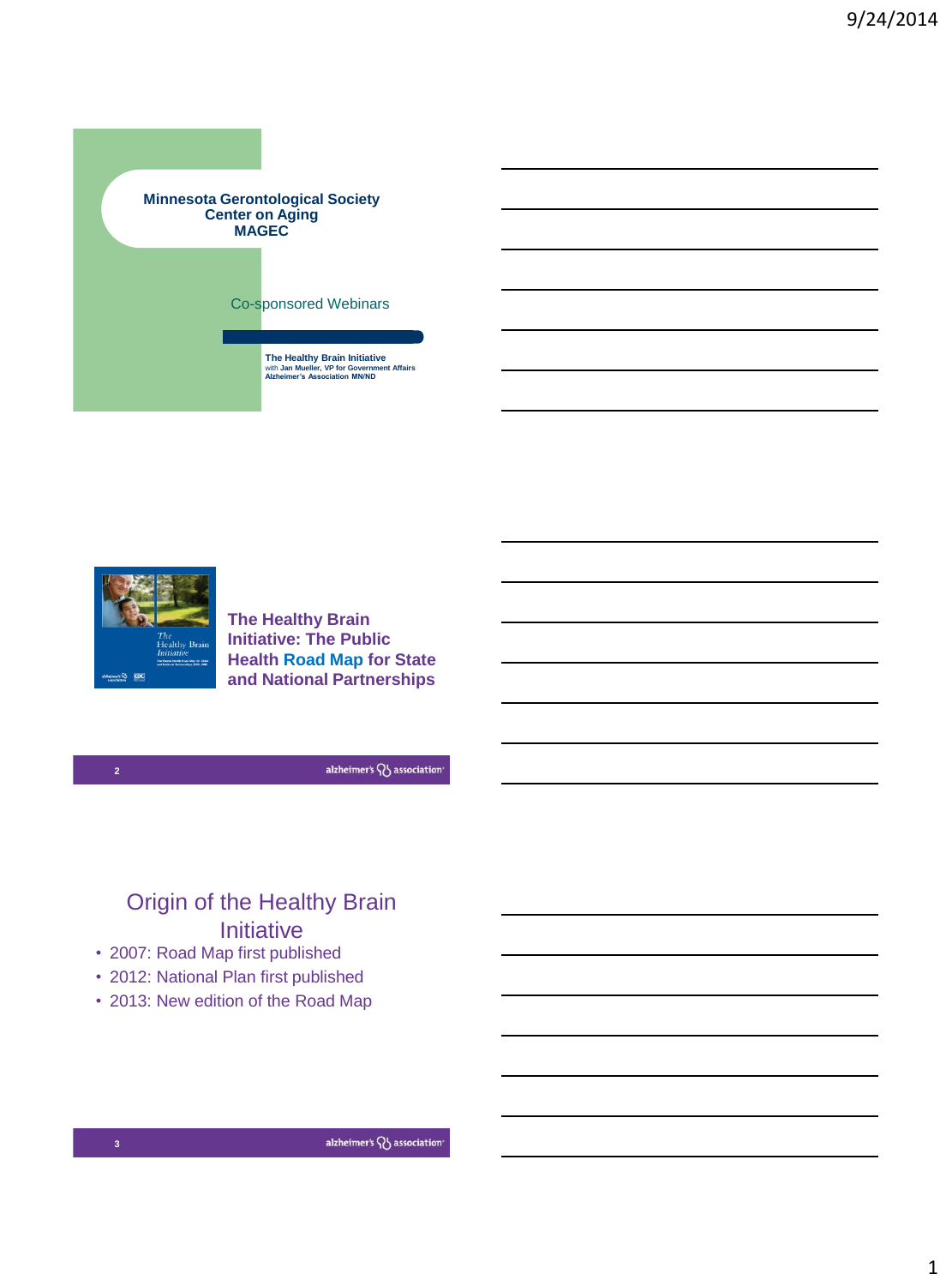## Guiding Principles of the Road Map

- Address cognitive functioning along a continuum
- Commit to promoting health equity
- Stay grounded in science

#### **Alzheimer's is a public health crisis**







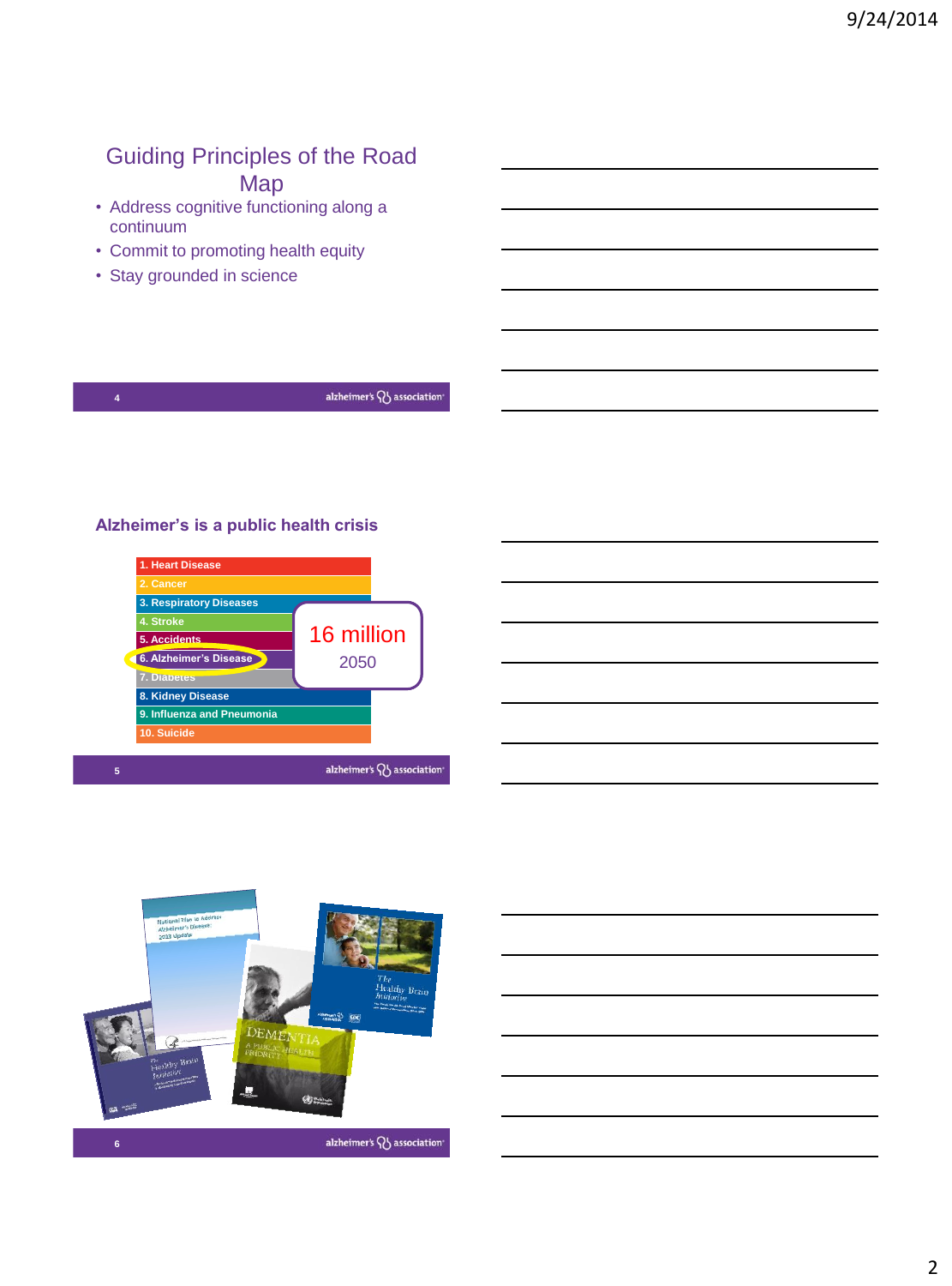



**Conceptual Framework Linked to Core Functions of Public Health**





P-01: Develop, implement, and maintain state Alzheimer's disease plans.

• P-02: Integrate cognitive health and impairment into state and local government plans (e.g., aging, coordinated chronic disease, preparedness, falls, and transportation plans).

alzheimer's QJ association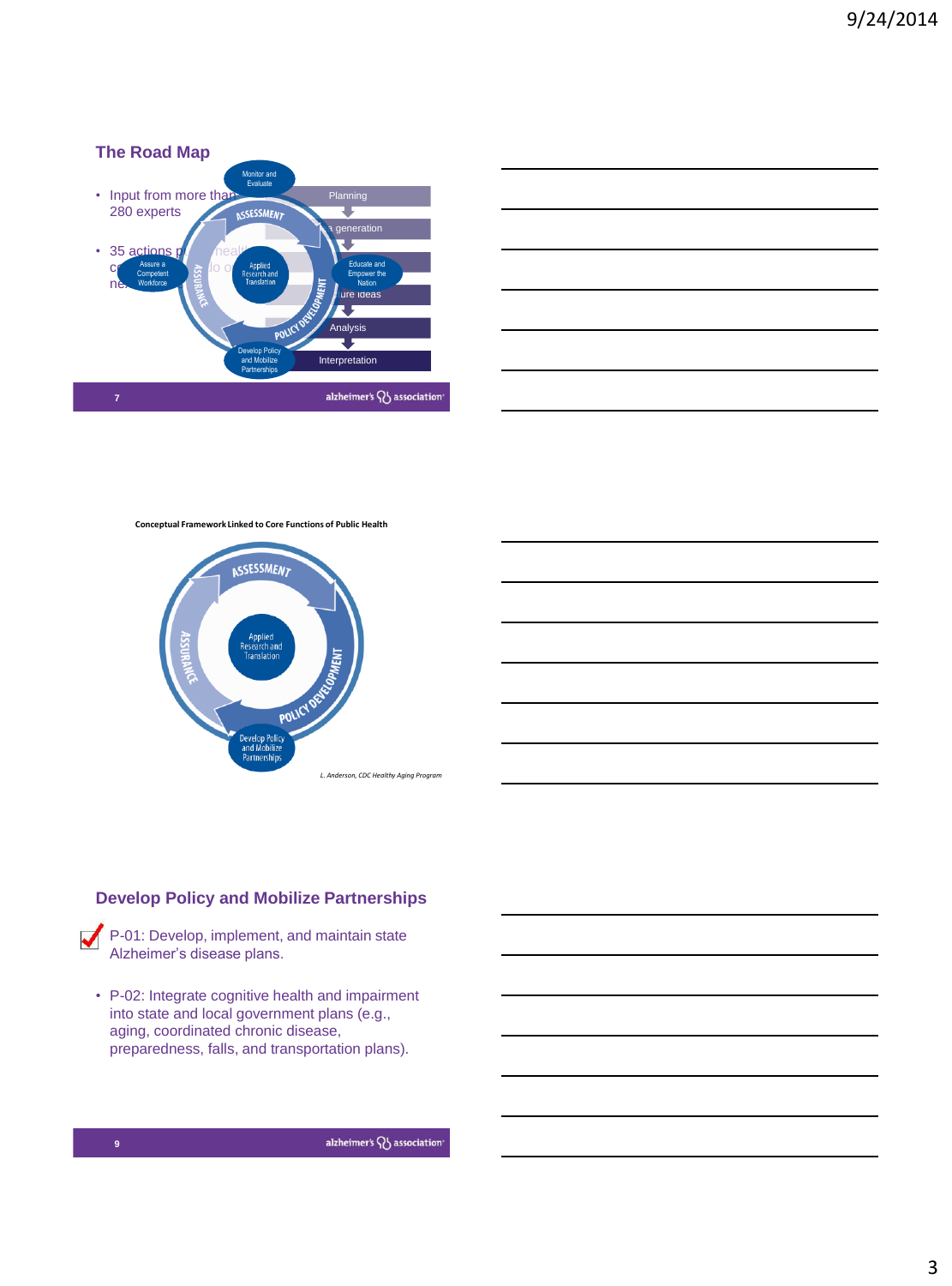### **Develop Policy and Mobilize Partnerships**

- P-03: Incorporate cognitive health and impairment into state and local public health burden reports.
- P-04: Integrate Healthy People 2020 objectives on "Older Adults" and "Dementias, including Alzheimer's disease" topic areas into statebased plans.

| 10 | alzheimer's $\bigwedge$ association |  |  |
|----|-------------------------------------|--|--|
|    |                                     |  |  |
|    |                                     |  |  |



#### **Educate and Empower the Nation**

- E-03: Provide links on state and local public health websites to Alzheimer's disease resources, including alz.org and alzheimers.gov.
- E-07: Promote advance care planning and advance financial planning to care partners, families, and individuals.
- E-08: Educate and increase local participation in clinical trials on cognitive health and impairment.



alzheimer's QJ association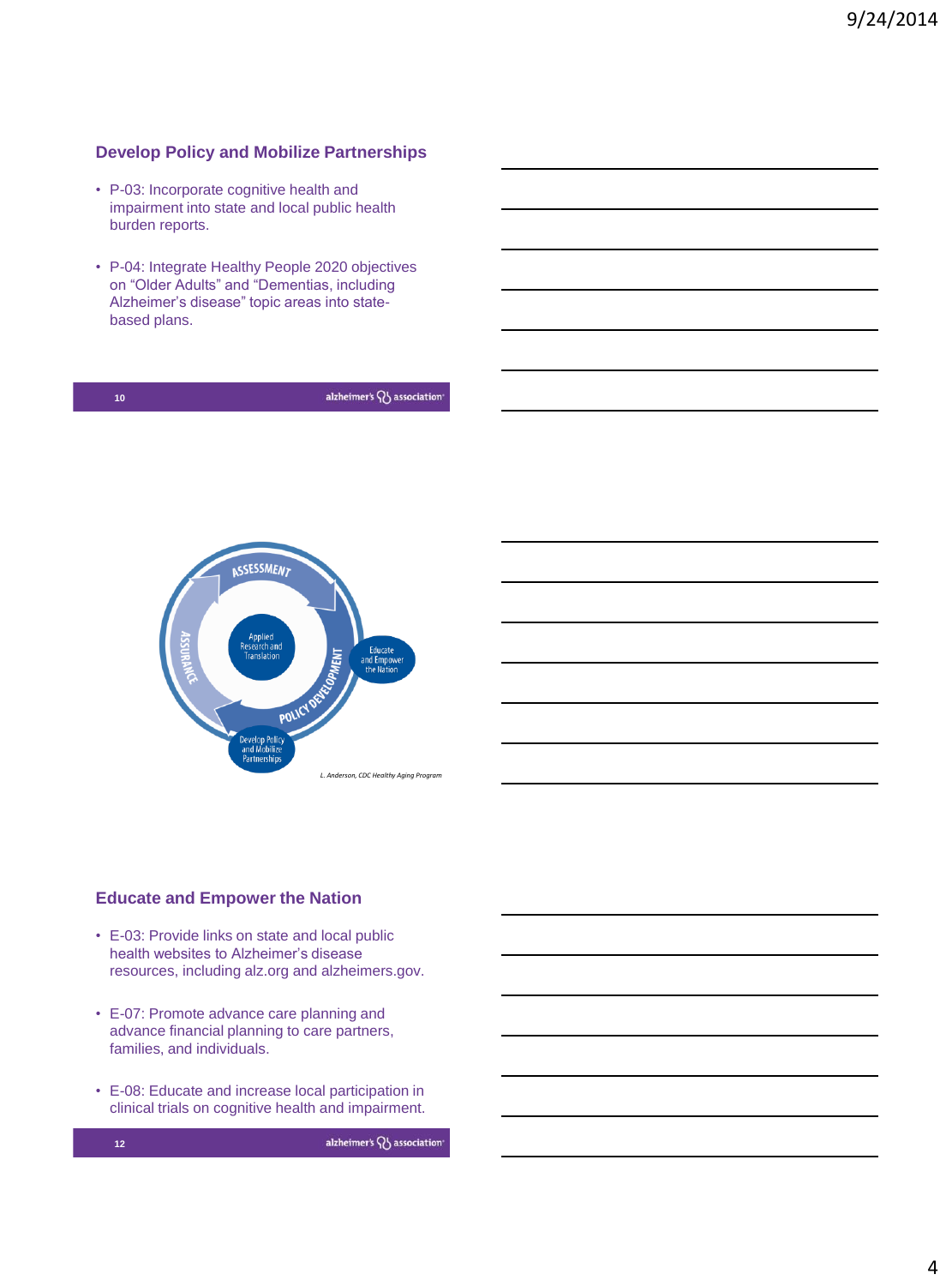



#### **Monitor and Evaluate**

```
M-01: Implement the BRFSS Cognitive and
Caregiver Modules.
```
- M-02: Use surveillance data to enhance public health programming (e.g., link data to falls prevention work).
- M-06: Include cognitive health and impairment in local needs assessments.



alzheimer's QJ association



5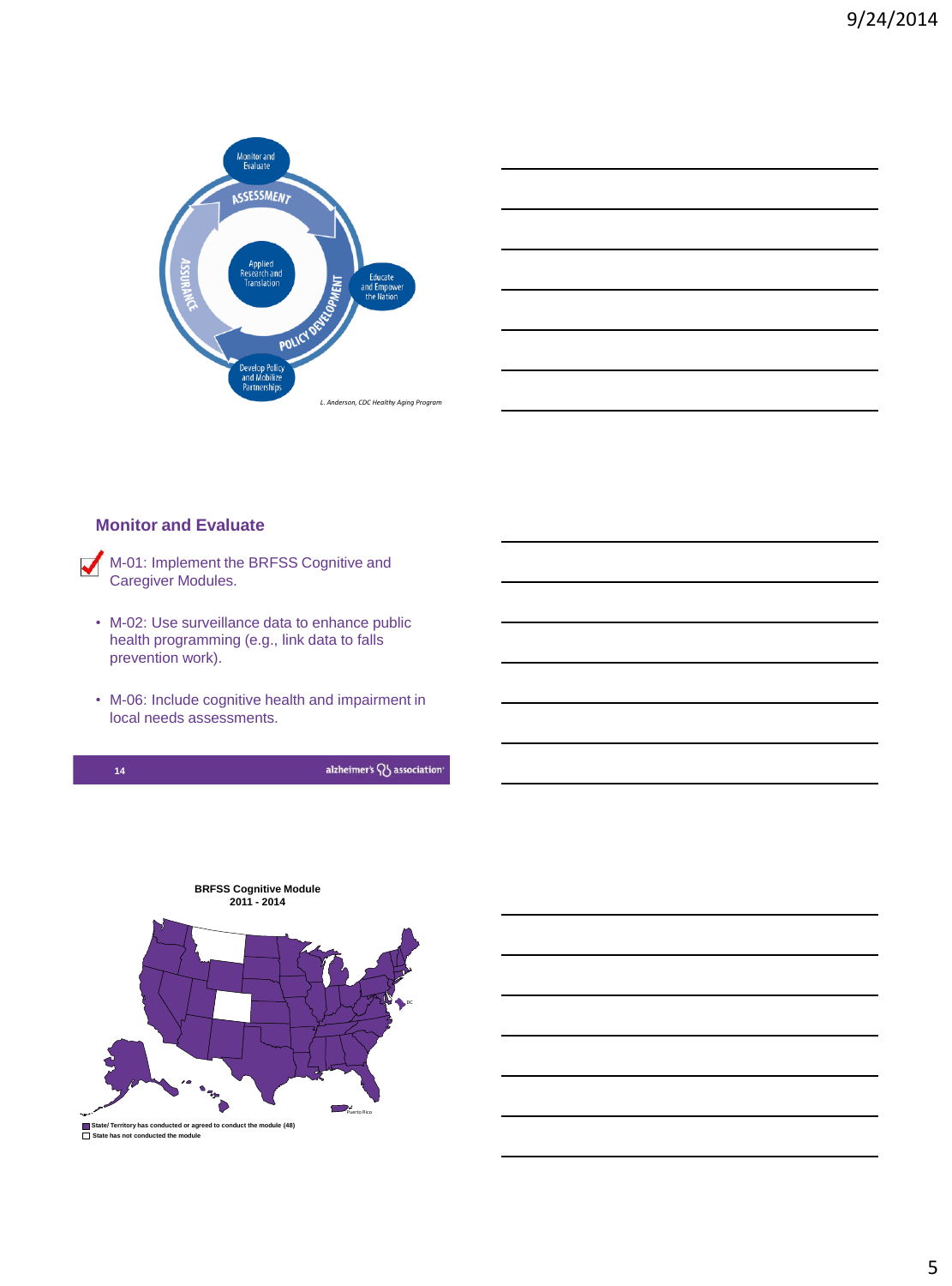|                                                               | First Data from BRFSS Cognitive Module – 22 States                                                                                                                                                                                                                                                                                                                                                                                                                                                                                                          |  |
|---------------------------------------------------------------|-------------------------------------------------------------------------------------------------------------------------------------------------------------------------------------------------------------------------------------------------------------------------------------------------------------------------------------------------------------------------------------------------------------------------------------------------------------------------------------------------------------------------------------------------------------|--|
| DATA FROM THE 2011 BEHAVIORAL RISK FACTOR SURVEILLANCE SYSTEM |                                                                                                                                                                                                                                                                                                                                                                                                                                                                                                                                                             |  |
|                                                               |                                                                                                                                                                                                                                                                                                                                                                                                                                                                                                                                                             |  |
| • 12.9 percent of 60+ report memory loss                      |                                                                                                                                                                                                                                                                                                                                                                                                                                                                                                                                                             |  |
|                                                               |                                                                                                                                                                                                                                                                                                                                                                                                                                                                                                                                                             |  |
| - 80 percent have not talked to a health provider             |                                                                                                                                                                                                                                                                                                                                                                                                                                                                                                                                                             |  |
| activities and/ or work                                       | - 1 in 3 say memory loss has interfered with household                                                                                                                                                                                                                                                                                                                                                                                                                                                                                                      |  |
| $-$ One-third live alone                                      | Centers for Diverse Control and Persention<br>Morbidity and Martality Weekly Report<br>May 10, 3511                                                                                                                                                                                                                                                                                                                                                                                                                                                         |  |
|                                                               | Self-Reported Increased Confusion or Memory Loss and Associated Functional<br>Difficulties Among Adults Aged ≥60 Years - 21 States, 2011                                                                                                                                                                                                                                                                                                                                                                                                                    |  |
|                                                               | Define is implier function vary awarg persons and con-<br>per year 45.7%, for 2011. 21 appral included a life granteen reviseed<br>cupate impairment modul/ in their HEESS screen. Because only<br>include changes to retendors, memory learning, executive Ame-<br>ites, and between cardoline that resolvely allies suder of 16;<br>area of the H state conducted all phone intersipes is additionally<br>company's photographics, and the convention the moletus indicated chick-<br>bet-The interliers interstate. Also resided accomplication business |  |

alzheimer's **W** association

**Monitor and<br>Evaluate ASSESSMENT Issure** a Educate<br>and Empor<br>the Natio .<br>ompeter<br>Norkforc **PMENT** POLICY velop |<br>|d Mol *L. Anderson, CDC Healthy Aging Program*

#### **Assure a Competent Workforce**

- W-03: Support efforts to educate health care providers about the early signs of dementia.
- W-06: Educate health care providers about validated cognitive assessment tools.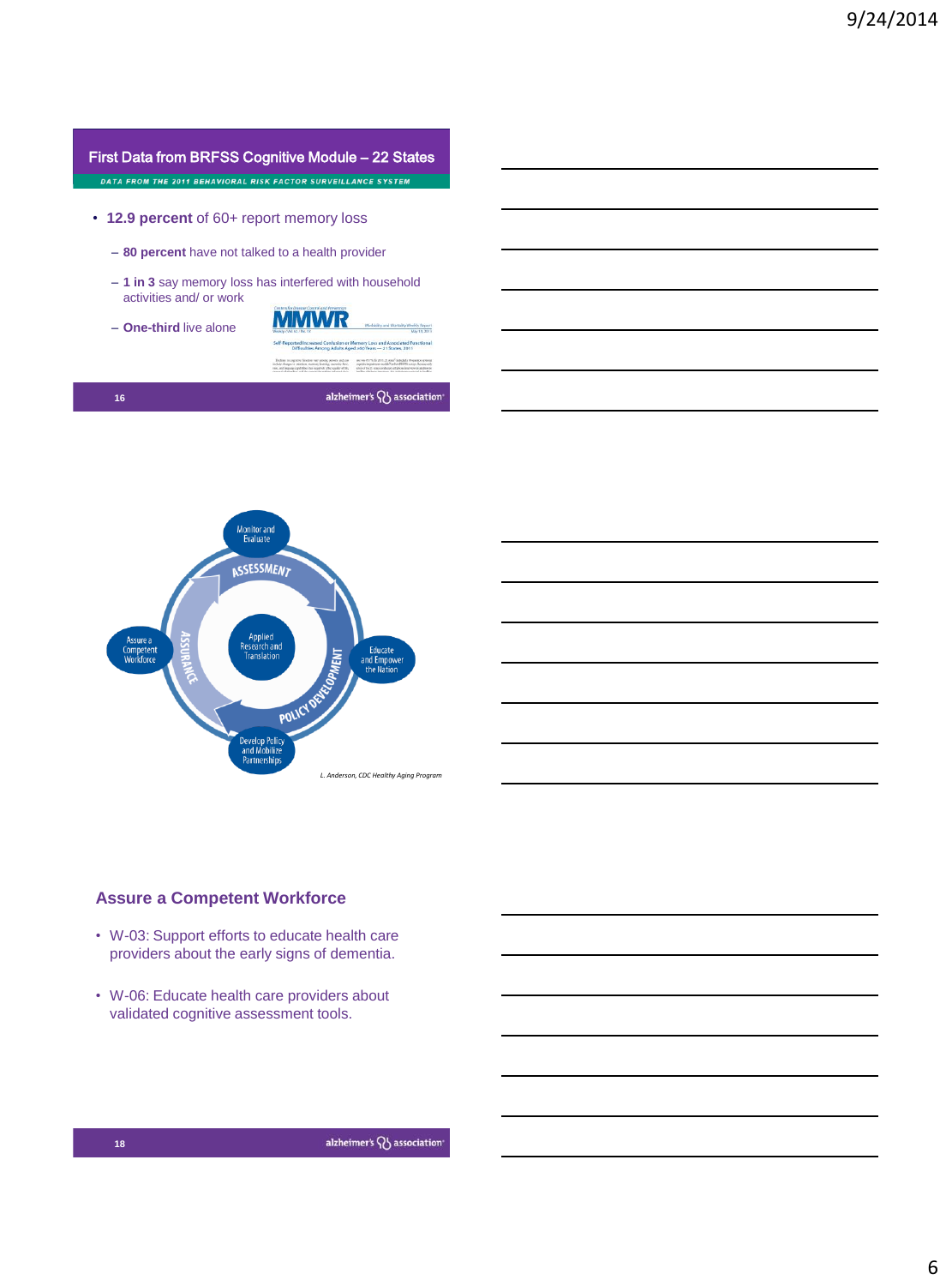## What Public Health Can Do

- Provide links on public health agency websites
- Integrate cognitive health and impairment into relevant state and local government plans (transportation, aging, falls, etc.)
- Identify appropriate roles of community health workers and others in the care coordination of persons with dementia

**19**

alzheimer's QJ association

## **Continued**

- Increase public awareness about dementia and promote early diagnosis
- Support continuing education efforts for health care providers
- Offer counseling to individuals and their care partners
- Educate health care providers about validated cognitive assessment tools



alzheimer's QJ association

# In Summary

- We must ensure we better understand the public health burden of cognitive decline, as well as monitor trends over time.
- To do this, we must use the Behavioral Risk Factor Surveillance System cognitive and caregiver modules.